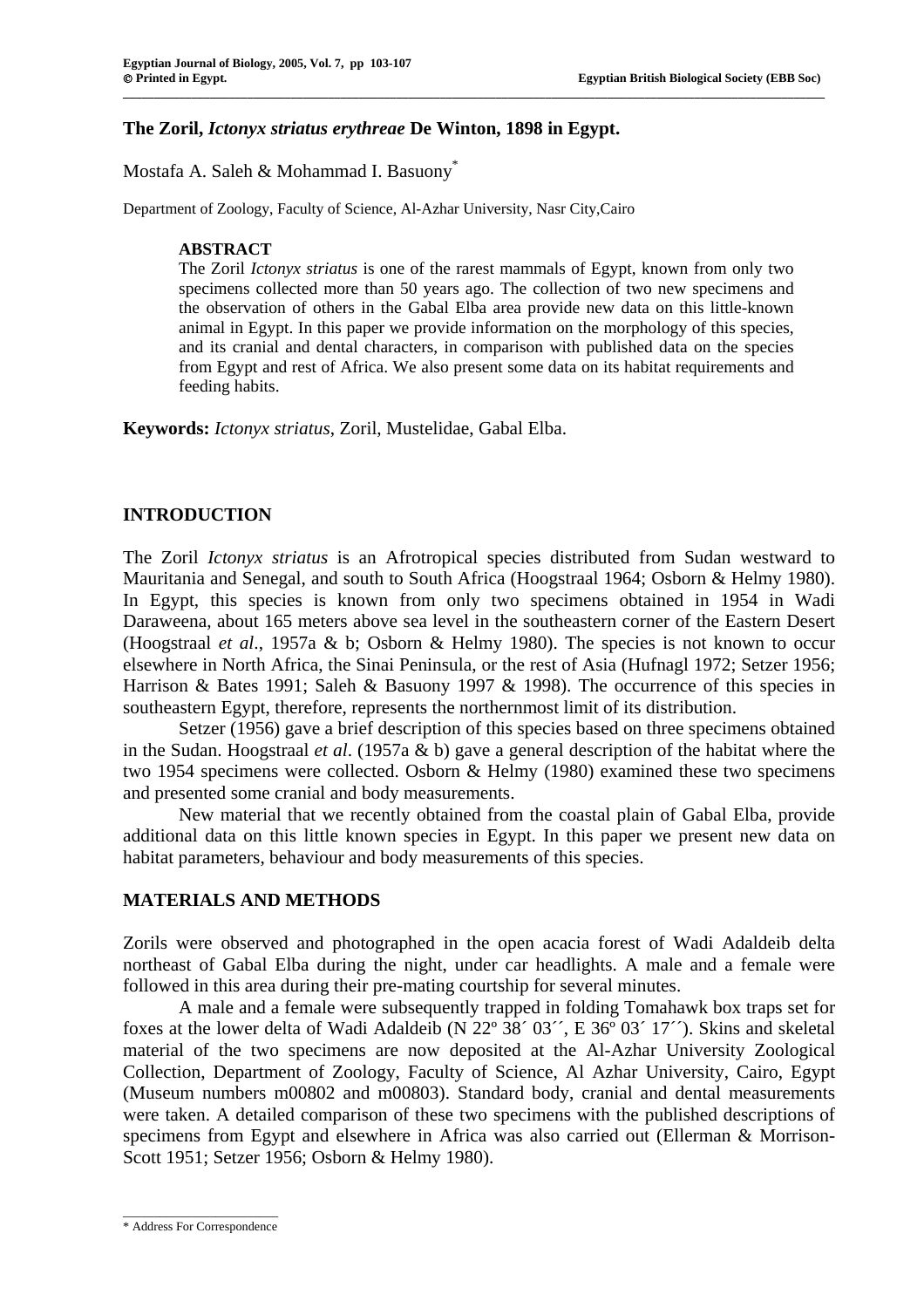Notes on the ecological setting at the collection localities and other areas where the species has been previously collected were also taken.

Contents of the stomachs of the two animals were extracted, weighed, examined and categorized into main items. Animal items in the food were identified to the smallest possible taxonomic category. Identification of prey items to the species level was possible if the entire animal or fragments with characteristic morphological features were present (Basuony 1998).

### **RESULTS AND DISCUSSION**

### *Habitats and behaviour*

Zorils and their tracks were observed in the Gabal Elba area (Figure 1 & Plate 1) only in acacia, open parkland habitats. The area where most of the observations were made was relatively flat, with a hard sandy surface and a very limited ground cover. A climax acacia vegetation dominated by *Acacia raddiana* var. *tortilis* covered the area. The evenly spaced trees ranged in height from stunted individuals, less two metres high close to the seashore, to larger specimens of up to four metres high farther inland. During the month of August, when most of these observations took place, no understorey vegetation of any kind was found in the area. Local Bishari tribesmen, told us, however, that in years with good rains, a luxuriant growth of grasses and shrubby plants cover the forest floor. Despite the prevailing drought that affected the area during the time of our visit, considerable animal life inhabited that small forest. Many of these animals can potentially form the prey base for the Zoril. Among these are numerous species of ground-dwelling insects and arachnids. Particularly common were the scorpions *Leiurus quinquestriatus* and *Androctonus amreuxi*. The nocturnal, ground-dwelling geckos *Hemidactylus turcicus* and *Stenodactylus sthenodactylus* were also quite common in that habitat. Other common reptiles include the lizards *Acanthodactylus boskianus* and the snakes *Psammophis aegyptius*, *Cerastes cerastes* and *Echis carinatus*. Common rodents include *Gerbillus pyramidum, G. gerbillus, Meriones crassus, Acomys cahirinus* and *Jaculus jaculus*. Other carnivores that we observed or were reported by others in the area are the Sand Fox *Vulpes rueppelli*, the Sand Cat *Felis margarita* and the Genet *Genetta genetta*.

Zorils were observed during the month of August in the acacia parkland of Wadi Adaldeib, about three km from the Red Sea coastline and approximately six metres above sea level. One pair was observed during their courtship while the male attempted to mate with the female. The male chased the female, which ran in a zigzag line among the acacia trees. If mating takes place in the late summer or early autumn, the young are expected to be born in early winter. A similar reproduction pattern has been reported for *Ictonyx libyca* (Flower, 1932; Hoogstraal, 1964).

The Zoril is a slow-running animal; when chased it ran with its tail vertically raised in a characteristic threatening posture. A captive animal initially ejected its smelly secretion when it was first approached. However, it did not smell afterwards, even when it was being handled.

### *Food habits*

No information on the feeding habits of this species in Egypt is available in the literature. In fact neither Hoogstraal *et al*. (1957a; b), nor Setzer (1956) provided any information on the stomach contents of the *Ictonyx striatus erythreae* specimens they collected in Egypt and Sudan respectively. The analysis of the stomach contents of our Egyptian specimens revealed that insects form the main item in the food of this mammal. Insects belonging to three different orders were detected. Coleoptera were represented by several species of ground-dwelling beetles, which occurred with the highest frequency in the stomach contents (84%). Odonata (dragonflies) and Hymenoptera (ants) occurred at frequencies of 8 % and 6% respectively. Contrary to these findings, Dorst (1970) and Osborn & Helmy (1980) suggest that the food of *Ictonyx striatus* consists of rodents, reptiles and bird eggs.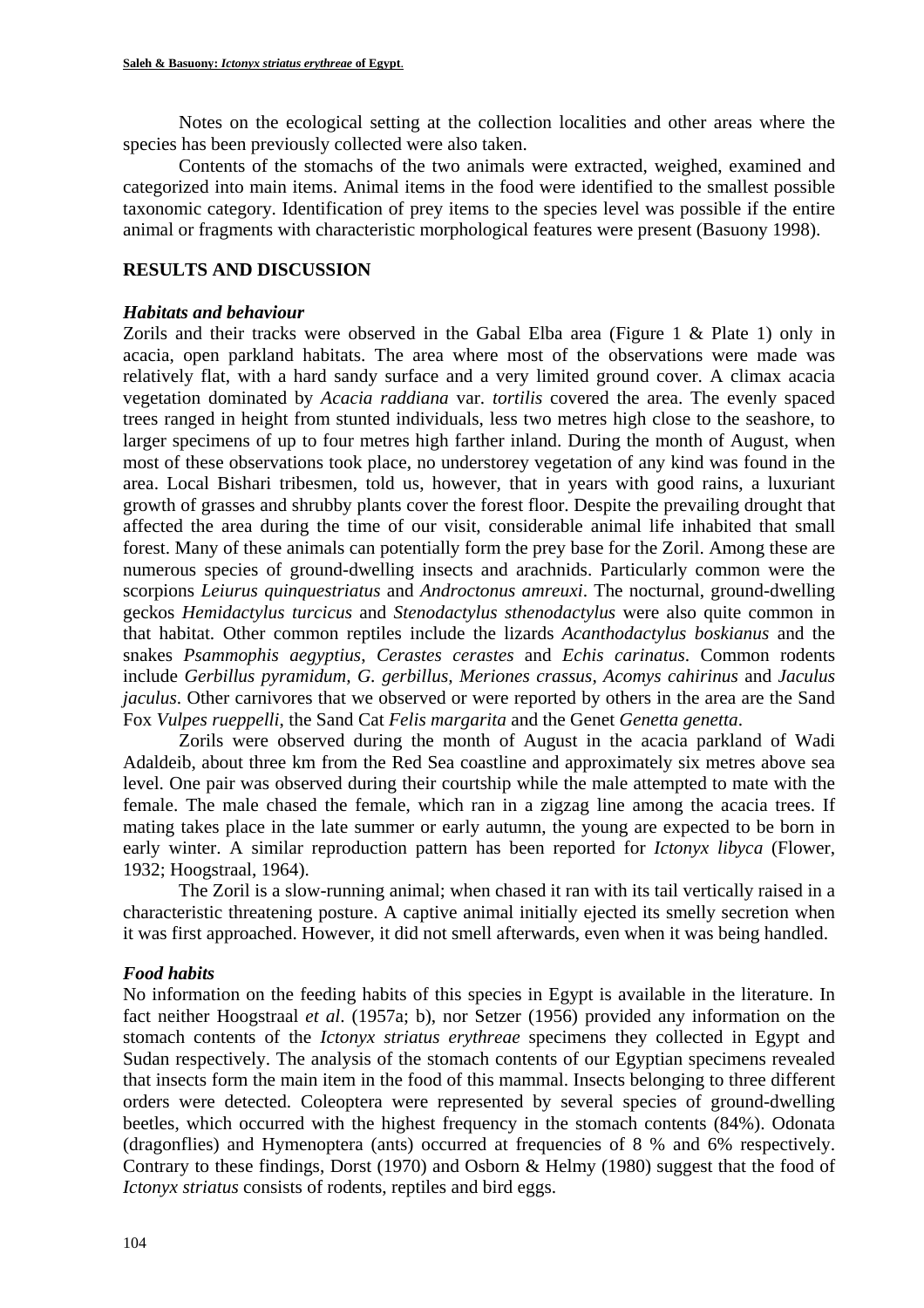



Plate 1: *Ictonyx striatus erythreae***, Wadi Adaldeib, Gabal Elba area.**

#### *Morphology*

Table 1 shows the external, cranial and dental measurements of the two specimens from Wadi Adaldeib and the two specimens reported by Hoogstraal *et al*. (1957) from Wadi Daraweena. Sexual dimorphism is rather obvious, with the male being generally larger than the female.

Our two specimens agree with the description of the subspecies *erythreae* as described by Osborn & Helmy (1980) from the material from Wadi Daraweena. While *Ictonyx striatus* is widely distributed in Africa, the subspecies *erythreae* is also known from Somaliland, eastern Sudan and possibly parts of Ethiopia, in addition to the Gabal Elba area (Hoogstraal, 1964; Osborn & Helmy, 1980). The type locality of *erythreae* is Suakin on the Red Sea coast of Kassala Province of Sudan. According to Setzer (1956) *erythreae* can be distinguished from subspecies *sudanicus* by a reddish tone to black parts of pelage, black pigmented areas being more extensive, and smaller dimensions. According to that author (Setzer 1956) specimens of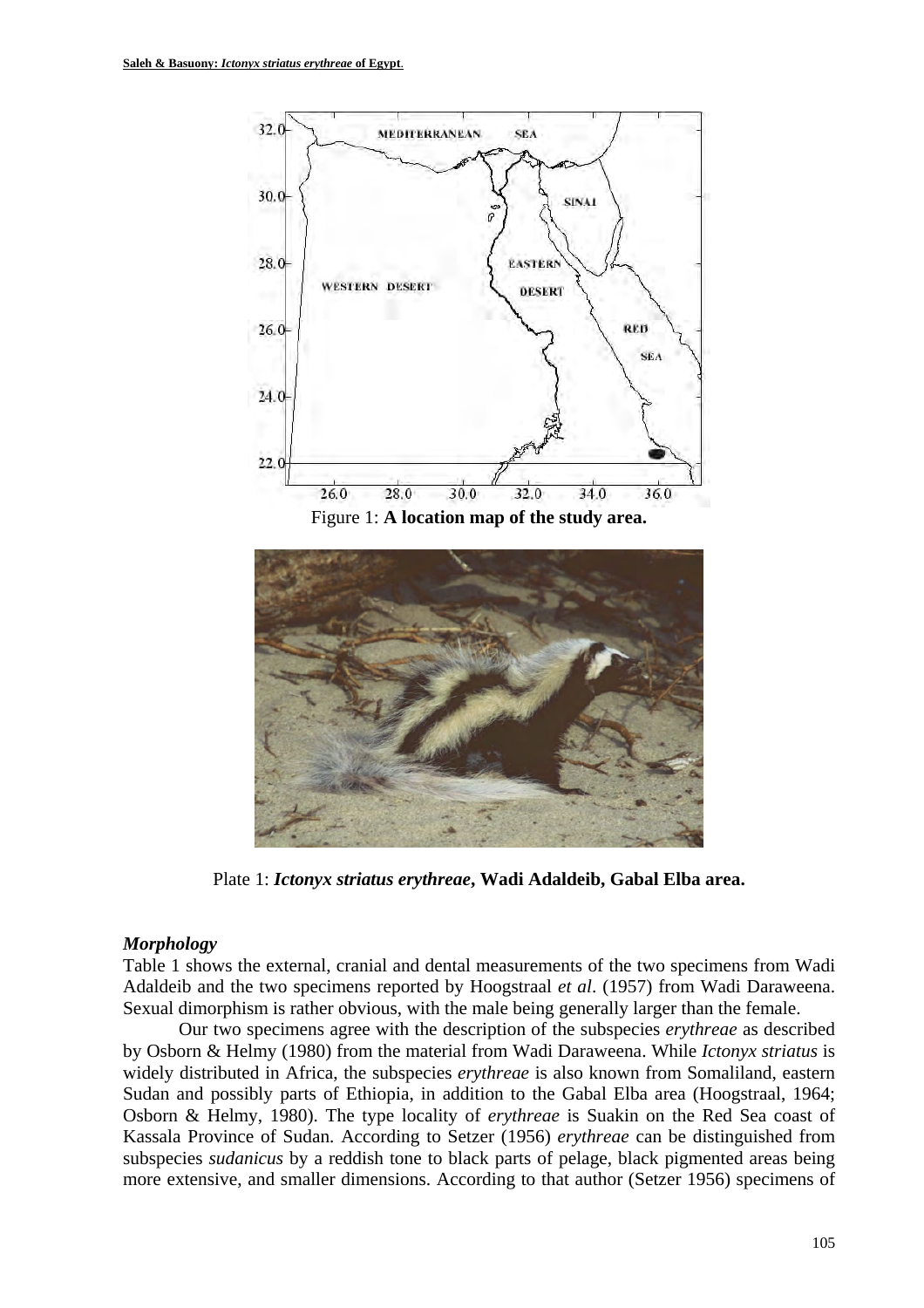*Ictonyx striatus* from near the Red Sea coast have the dark parts of the pelage reddish black, while the animals from near the Nile are jet black. He gave the following mean cranial measurements of three adult males from Khor Arbat of Sudan as follows: braincase breadth 27.5 - 28.5; condylobasal length 57.8 - 59.2; zygomatic breadth 36.1 - 38.60; interorbital constriction 13.9 - 14.9 and postorbital constriction 13 - 14.9.

| Measurements              | Our specimens |        | <b>Setzer</b> | <b>Osborn and Helmy</b><br>(1980) |               |
|---------------------------|---------------|--------|---------------|-----------------------------------|---------------|
|                           | <b>Male</b>   | Female | (1956)        | <b>Male</b>                       | <b>Female</b> |
| Head and body length      | 360           | 330    |               | 369                               | 325           |
| Hind foot length          | 56            | 50     |               | 58                                | 53            |
| Tail length               | 280           | 270    |               | 273                               | 288           |
| Ear length                | 15            | 14     |               |                                   |               |
| Braincase breadth         | 27.7          | 26.9   | 28.1          |                                   |               |
| Bullar length             | 16.5          | 17.9   |               |                                   |               |
| Condyloincisive length    | 61.1          | 57.2   | 58.5          | 61                                | 56.7          |
| Lower teeth row           | 23.5          | 23.3   |               |                                   |               |
| Mastoid breadth           | 30.7          | 28.2   |               |                                   |               |
| Mandibular length         | 37.3          | 36.1   |               |                                   |               |
| Nasal length              | 11.9          | 10     |               |                                   |               |
| Occipitonasal length      | 53.4          | 50     |               |                                   |               |
| Upper teeth row           | 21.6          | 21.2   |               |                                   |               |
| Zygomatic breadth         | 37.8          | 33.7   | 37.6          | 37.9                              | 33.8          |
| Interorbital constriction | 15.6          | 14.3   | 15.6          |                                   |               |
| Postorbital constriction  | 13.8          | 14.6   | 14.6          | 13.3                              | 13.2          |

**Table 1:** External, cranial and dental measurements (in mm) of the Zoril *Ictonyx striatus*.

### **CONCLUSION**

The Zoril *Ictonyx striatus* is one of the rarest mammals of Egypt, being known from less than a handful of specimens. It is confined to a very small restricted area of a semi-arid habitat in southeastern Egypt. It is a typical Afrotropical species, widely spread throughout sub-Saharan Africa, including the Sahel Zone. The subspecies *erythreae* described in this paper occupies open parkland habitats in the Red Sea littoral and differs in several morphological respects from subspecies of the more inland areas. The subspecies seems to feed primarily on insects, although a great variety of small reptiles and rodents, which are the typical prey items for this species elsewhere, are abundant in its habitats.

# **REFERENCES**

- Anderson J (1902) Zoology of Egypt. Mammalia (revised and completed by W.E. De Winton). Hugh Ress Ltd., London.
- Basuony MI (1998) Feeding ecology of mammalian assemblages of Sinai, Egypt. *Proc. Egypt. Acad. Sci*. 48: 271- 286.
- Dorst J (1970) A field guide to the larger mammals of Africa. Hougton Mifflin, Boston. 287pp
- Ellerman JR & Morrison-Scott TCS (1951) Checklist of Palearctic and Indian Mammals 1758- 1946. British Museum, London.810 pp.
- Flower S (1932) Notes on the recent mammals of Egypt, with a list of the species recorded from that Kingdom. *Proc. Zool. Soc., London*,110: 368-450.
- Harrison D & Bates P (1991) The mammals of Arabia. Second Edition. Sevenoaks, Harrison Zoological Museum Publ., London.
- Hoogstraal H (1964) A brief review of the contemporary land mammals of Egypt (including Sinai), 3: Carnivora, Hyracoidea, Perissodactyla and Artiodactyla. *J. Egypt. Publ. Hlth. Ass.* 39: 205-239.